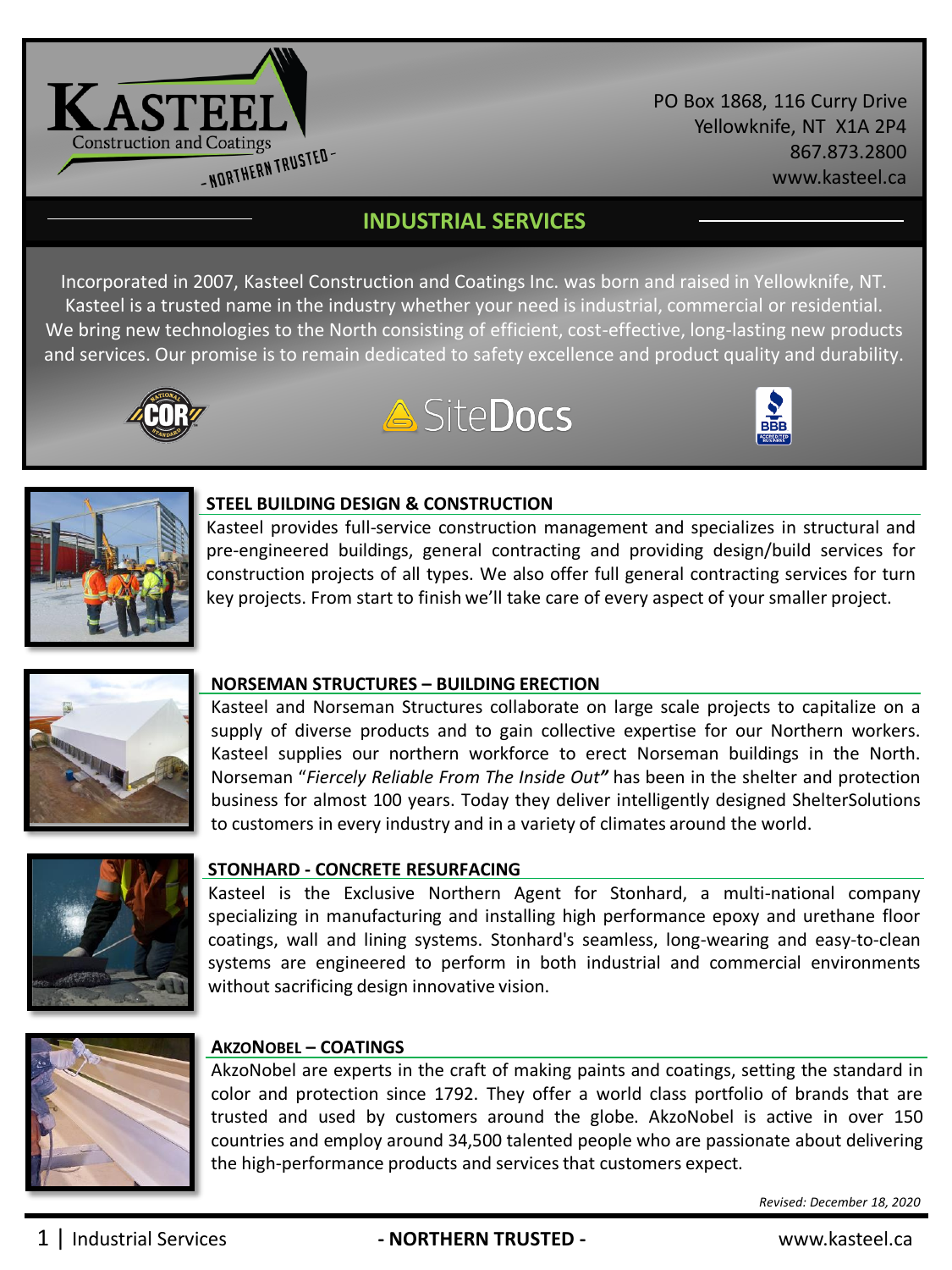# **INDUSTRIAL SERVICES, continued …**



## **ROOF COATINGS**

Kasteel has joined forces with Polysource Industries who have been in business for over 25 years providing high quality protective coating products. The RoofArmor line has been developed specifically for Northern harsh climates, tailor made to provide seamless all weather protection. Looking to coat your roof or stop a bad leak? We have the right product for the job.



#### **VAPOUR BLASTING**

Vapour blasting is a new technology offered by Kasteel, it has many benefits including 92% less dust than traditional sand blasting, uses less water than traditional water blasting technologies and provides maximum blast performance with more consistent blast power. This is ideal for: coating removal, surface preparation, restoration, industrial cleaning, concrete repair and much more. Vapour blasting is fast, easy and reliable.



#### **NACE INSPECTIONS (National Association of Corrosion Engineers)**

NACE International is a worldwide professional organization committed to steel corrosion prevention and control. Kasteel provides NACE Certification services for coating inspections, areas of focus include: coatings for industry, inspection, corrosion testing, and material selection for specific chemical resistance.



#### **SPRAY FOAM INSULATION**

Spray foam insulation is an energy cost saving solution which will out-perform traditional fibreglass insulation in every way, plus will remain intact and last for the life of the building. This All-In-One Wall System Concept combines insulation, air and vapor barriers into one product. Kasteel is committed to using intelligent, high performing, quality products to ensure client satisfaction.



#### **FOAM JACKING | CONCRETE LIFTING - STABILIZATION**

Kasteel offers a fast, economical repair solution for correcting concrete settlement and instability. High density polyurethane injection is used for concrete lifting, stabilization and void filling applications. We use environmentally friendly products from HMI (Hydraulic Mudpumps Inc.)that offer clients a variety of applications for residential, commercial and (DOT) transportation - highway including underwater settings.



#### **MINE SHAFT CAPPING - VOID FILLING FOAM**

Kasteel uses an innovative spray foam product designed to quickly and efficiently fill abandoned mine shafts. Spray foam products are resistant to high abrasion, impact and chemicals and are specifically customized depending on requirements. Kasteel is equipped to provide this service in remotely secluded and environmentally sensitive areas not accessible to heavy equipment. Reduces long term maintenance and safety risks!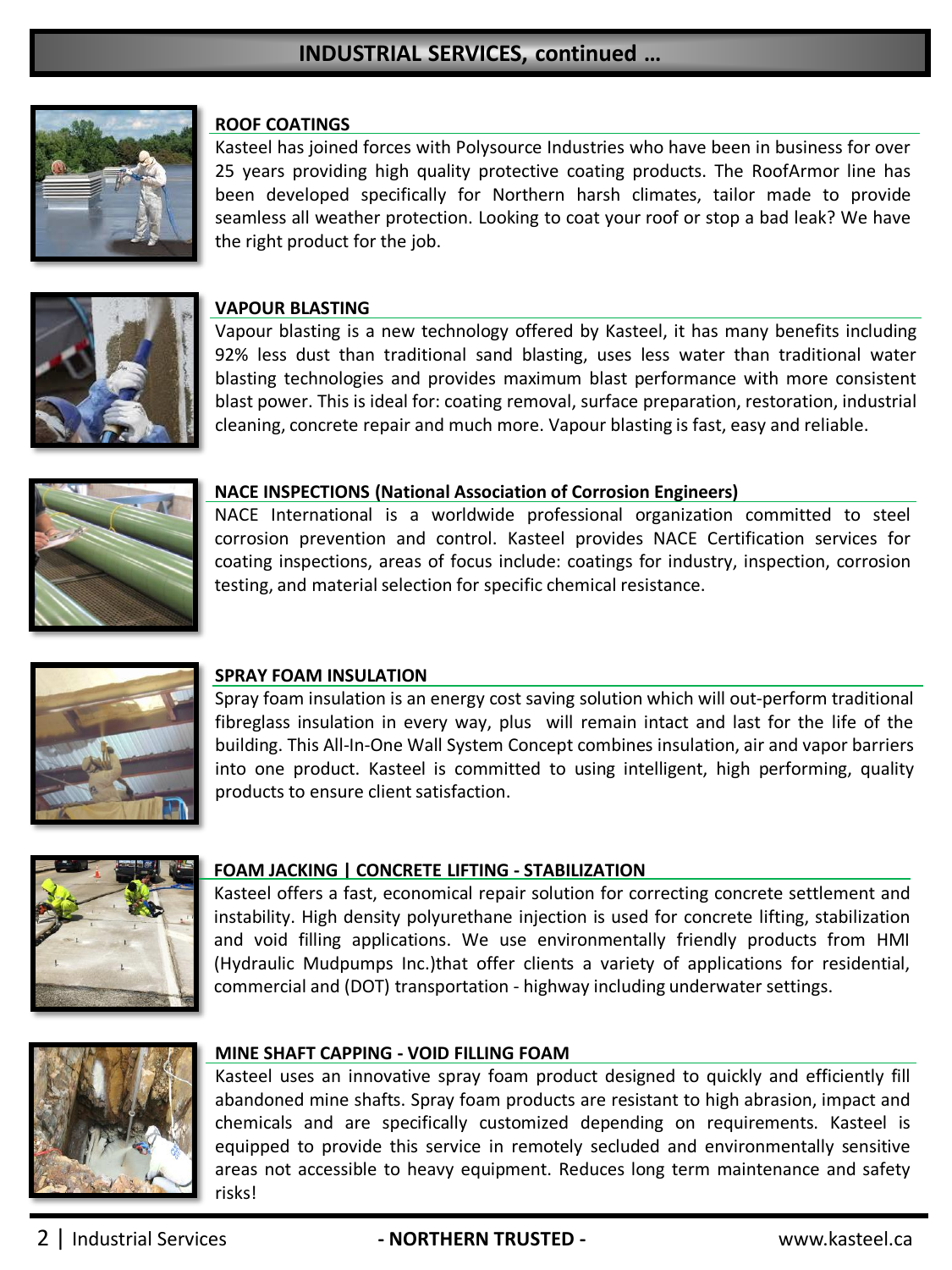# **INDUSTRIAL SERVICES, continued …**



#### **CUSTOM MILLWORK | CABINETRY**

Kasteel is committed to innovative and creative design development. We design, build, deliver and install all of our own millwork products to provide high quality products. Our millwork is not mass produced with large machinery, instead we craft all our projects by hand. This allows us to customize all aspects and enables us to focus on even the smallest details.



#### **ASBESTOS AND MOULD AIR SAMPLING AND ABATEMENT**

Our crew is specifically trained and certified to provide testing, removal and complete remediation services for both Asbestos and Mould contamination. This includes inspection of the site, air sampling, as well as consultation to ensure efficient containment and appropriate remediation from start to finish.



#### **ADDITIONAL INDUSTRIAL SERVICES AND TRADES**

Kasteel has the capacity to provide highly skilled crews to tackle any project. Here is a list of trades that can be supplied with top notch workers: *Carpenters, Cladders, Pipefitters, Ironworkers, Piping Insulators, Millwrights, Electricians, Scaffolders, Level 1 and Level 2 CWB Inspectors, Welders(pipe or structural).*

# **EMPLOYEE CERTIFICATIONS**

As a testament to our commitment to Health and Safety, employees are progressively trained in all aspects of safety and are certified in specialized construction techniques as required. This is achieved before employees are released to a job site to ensure that everyone has the proper training in place in accordance with each scope of work. Our internal training matrix includes the following certifications:

- $\checkmark$  Standard First Aid with CPR "C" and AED
- $\checkmark$  WHMIS 2015
- ✓ Mould Awareness Plus Remediation
- ✓ Asbestos Abatement Worker
- $\checkmark$  Asbestos Management
- $\checkmark$  Supervisor Safety
- ✓ Mine Supervisor Safety, Level 1 and 2
- $\checkmark$  Leadership for Safety Excellence
- $\checkmark$  Principles of Health & Safety Management
- $\checkmark$  Fall Protection Comprehensive
- $\checkmark$  Confined Space Entry and Monitor
- ✓ Elevated Work Platform
- ✓ Zoom Boom
- $\checkmark$  Bob Cat
- $\checkmark$  Transportation of Dangerous Goods



## 3 | Industrial Services **- NORTHERN TRUSTED -** www.kasteel.ca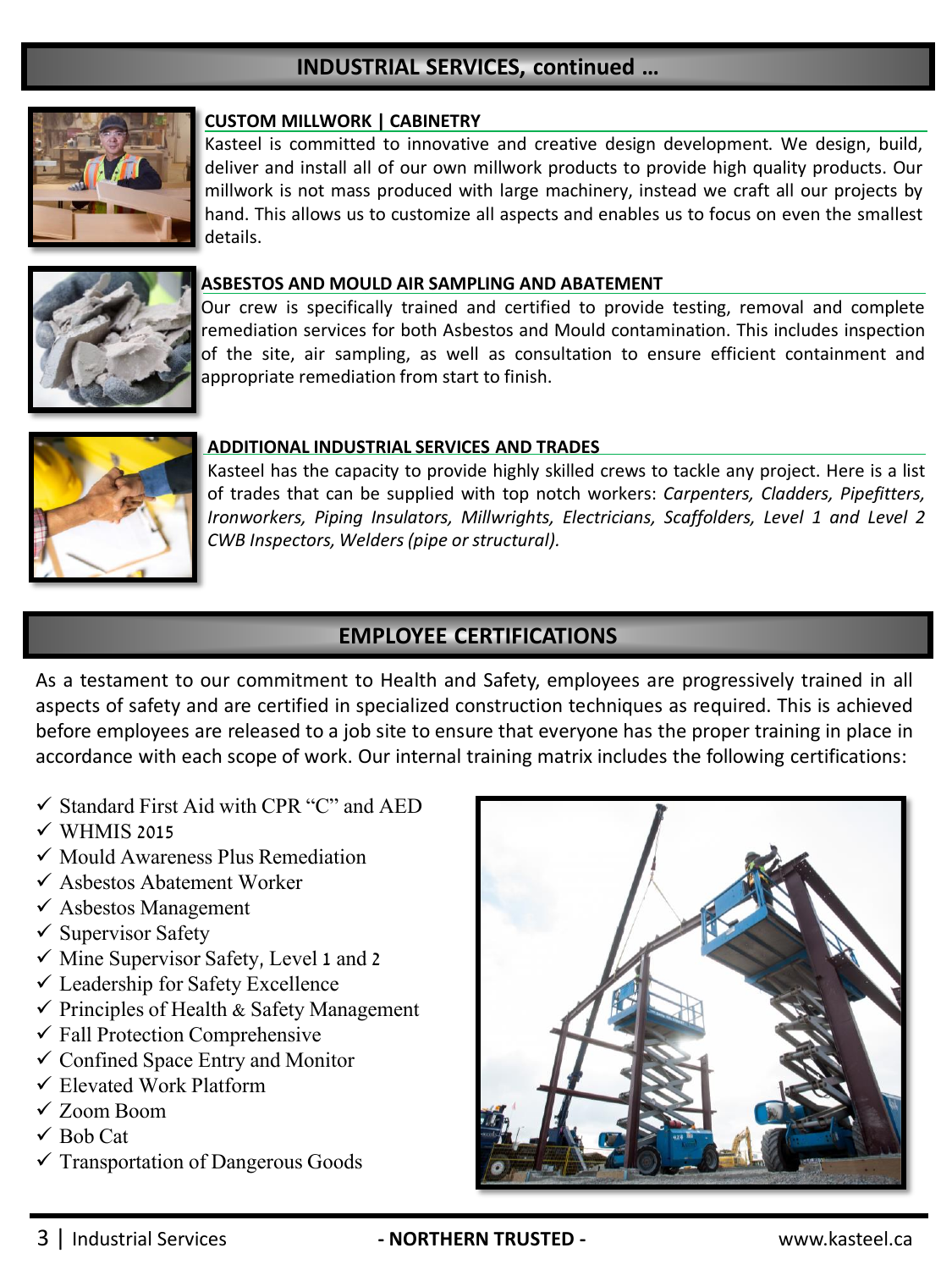# **AFFILIATIONS**

Our focus is on developing specific affiliations to align ourselves with a number of credible companies who share similar values and bring a vast expertise and capacity to the table within the types of services we want to provide to our clients. These affiliations allow us to key in on our skill sets and experience in order to work in collaboration on larger projects in the North.









# **SAFETY**



After just three years of operation, the Northern Safety Association issued Kasteel it's first Certificate of Recognition (COR), recognizing our efforts to sustain a healthy and safe workplace. That's how serious we are about safety at Kasteel, by starting a formal safety program at two years of age.

The latest example of our ongoing efforts to improve our safety program is the implementation of an online safety program, SiteDocs, to institute a paperless safety management system. This advancement will greatly improve efficiencies in the field for our crews as well as improve the overall management of our safety program matrix while providing our team with real time data on safety profiles for each job.



# **TRAINING, TESTING AND INSPECTIONS**

Safety is our #1 priority. Kasteel is dedicated to constantly improving and becoming as efficient as possible. Not only do we train and certify our people, we have developed in-house capabilities in order to ensure training is also available to our subtrades and the public and that it is done to the best of our ability. Here is a list of our current offerings …

## **FALL PROTECTION COURSE**

Kasteel delivers full-day programs to provide the tools and knowledge to work at heights safely and to ensure end users understand the proper use of fall protection as it relates to working at different height requirements. **FALL PROTECTION EQUIPMENT INSPECTOR**

Our in-house trainer is also certified as a Fall Protection Inspector to conduct formal equipment inspections on personal arrest system components in order to properly implement and manage equipment programs.

## **CONFINED SPACE ENTRY & MONITOR COURSE**

One-day course to teach participants to safely identify, assess, monitor and enter these locations, permitting and planning as well as emergency response requirements.

## **STANDARD FIRST AID & CPR COURSE**

Comprehensive two-day course offering first aid CPR skills for those who need training due to work requirements.

## **FIRST RESPONDER COURSE**

CPR and breathing emergencies; advanced first aid; use of oxygen equipment; AED; primary and secondary assessment skills; sudden illness and minor injury; return to work protocols and record keeping.

#### **FIT TESTING**

Kasteel has a Certified Fit Tester on staff that can provide respiratory testing services at your workplace or at our shop.